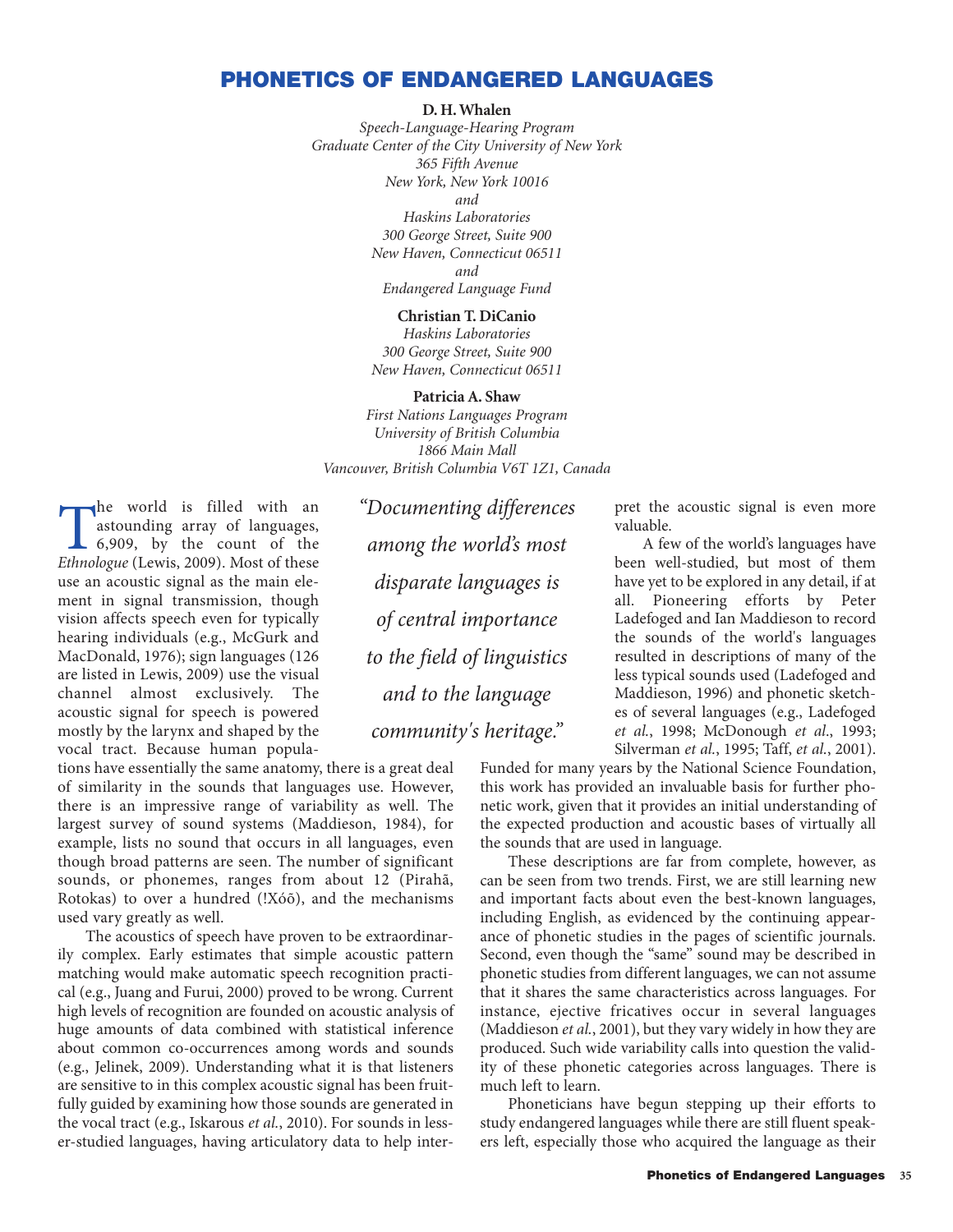first. Language documentation efforts have been on the upswing in recent years, but phonetic studies have not been as obviously useful as the collection of texts and the making of dictionaries. As more communities try to revive their languages from documentary sources, it is becoming increasingly clear that phonetic documentation can contribute in valuable ways to describing the pronunciation of the ancestral language. Furthermore, many endangered languages lack writing systems, and good phonetic descrip**Table 1: Tahltan consonants.** Highlighted columns participate in the three-way harmony; those left unshaded are transparent to harmony. The orthography used draws on three characters commonly used in Americanist traditions. These differ from the International Phonetic Alphabet as follows: ž for ʒ**,** š for ʃ, and y for j.

| $\mathbf b$ | d  | dl              | dΘ         | dz      | dž  | g              | $g^w$                     | G              |   |
|-------------|----|-----------------|------------|---------|-----|----------------|---------------------------|----------------|---|
|             | t  | tl              | tΘ         | ts      | tš  | k              | $\mathbf{k}^{\mathrm{w}}$ | $\overline{q}$ |   |
|             | ť  | t <sup>4'</sup> | $t\Theta'$ | $ts'$   | tš' | $k^{\prime}$   | k <sup>w</sup>            | q'             |   |
|             |    | Ť               | θ          | $\bf S$ | š   | $\mathbf X$    | $\mathbf{X}^{\text{W}}$   | X              | h |
|             |    |                 | ð          | Ż       | Ž   | $\overline{Y}$ | <b>Y</b> <sup>w</sup>     | K              |   |
| m           | n  |                 |            |         |     |                | W                         |                |   |
|             | n' |                 |            |         |     |                |                           |                |   |

tions can often help guide their development. Contributing to community literacy is a frequent concrete aim. The scientific goals of the academic community often overlap with the revitalization goals of native communities.

In this paper, we will discuss two phonetic studies of endangered languages. Both studies use articulatory and acoustic data to examine specific scientific questions. The first study uses ultrasound, while the second uses acoustic data coupled with electroglottography (EGG).

#### **Ultrasound study of tongue shape in Tahltan**

Tahltan (ISO 639 code tht) is an Athapaskan language of northern British Columbia, spoken by fewer than 20 elders as their first language. Some younger community members are learning the language as a second language, and the elders are hopeful that the language can be revived. There are three main dialects, and one of them, Telegraph Creek (see Fig. 1), has one of the world's few three-way consonant harmony systems. Harmony is a linguistic process in which sounds in a word have to agree on, or "harmonize with," certain dimensions. Vowel harmony is fairly common across languages, large and small. Some forms are rather limited, such as the umlaut process of German, while systems that affect all vowels can be found in some languages like Turkish. In Turkish,

all vowels in a word should have the same frontness (the vowels of "bee" and "bay" are front, those of "boo" and "though" are back), although there are exceptions. Some affixes agree in rounding as well. (The English front vowels are unrounded; the back ones are rounded; Turkish has front rounded and back unrounded vowels.) Less common is consonant harmony, in which one or more features of the non-vowel sounds have to agree. Most such systems have two sounds that have to agree (say an "s" and an "sh"), but a handful have a three-way system of agreement.

All verb stems in Tahltan that contain fricatives (sounds like "s" and "sh") have to come from the same "series"—one that has "th" sounds (like in "thing"), "s" sounds or "sh" sounds (Shaw, 1991). It sounds simple, but Tahltan has 46 consonants, 15 of which participate in the harmony while the others are "transparent" to it in that they neither change nor stop the harmony (Table 1). When vowel harmony is at issue, it is easy to imagine that the consonants are overlaid on top of vowels and that the vowels are really adjacent underneath. With consonants, it seems instead that these segments are acting "at a distance," reaching across vowels that make use of the same articulator—the tongue—that the consonants



*Fig. 1. View of the Tuya River crossing heading into Telegraph Creek, British Columbia, Canada.*



*Fig. 2. Data collection from speaker Margery Inkster with a portable ultrasound machine. The probe is held under the chin, giving a view across the tongue.*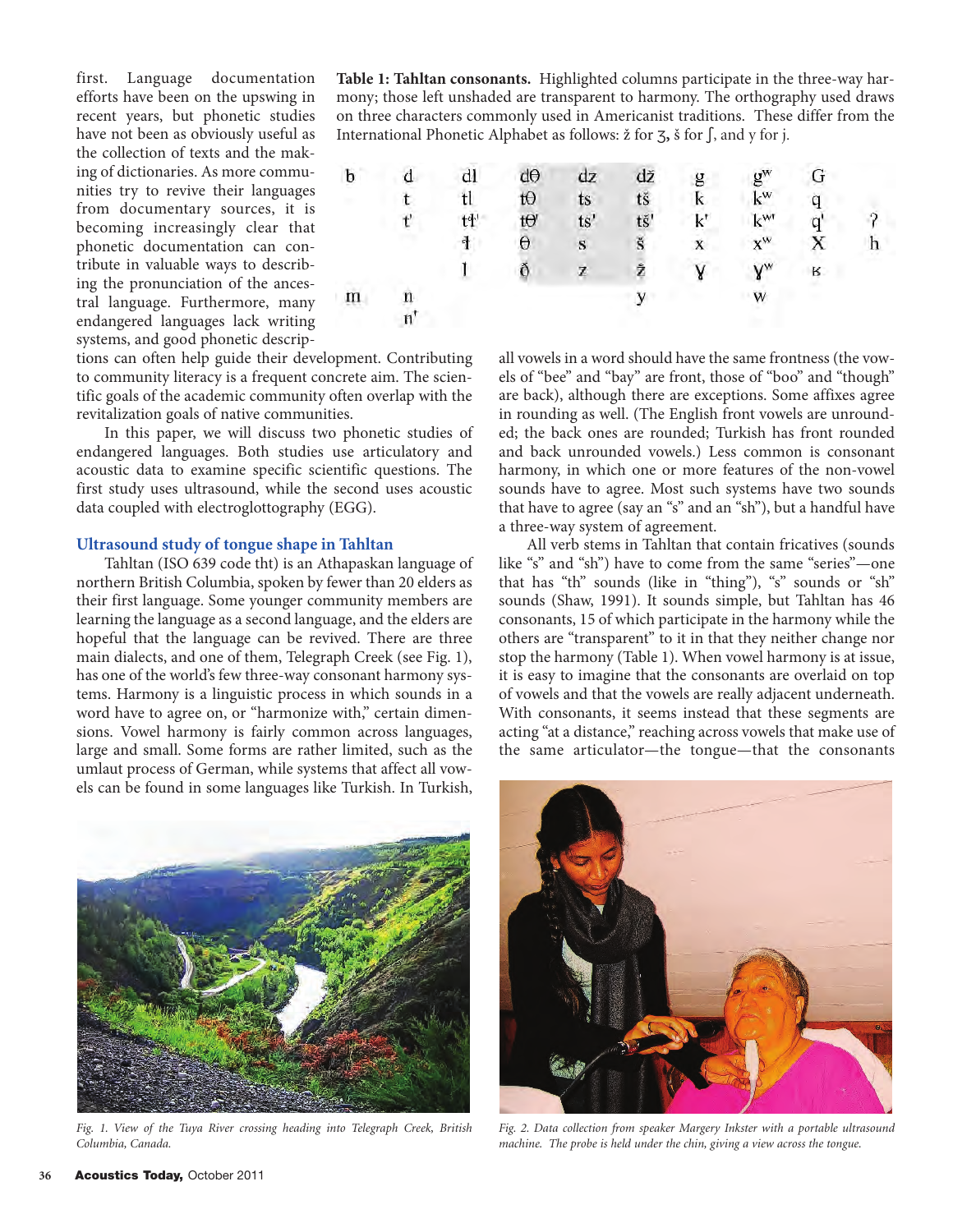

*Fig. 3. Ultrasound imaging of the tongue. a: Schematic midsagittal vocal tract for an [š]-like articulation. The red line shows the approximate location of the plane of the ultrasound image. b: Schematic of the tongue shape in the coronal plane shown by the line in (a). The arrows mark the peaks and trough of the tongue groove. c-e: Three ultrasound images of the tongue during c) [*θ*] d) [s] e) [š]. The speaker's left is on the left and the speaker's right on the right. Selection of the three points was guided by repeated viewing of the video image, where the coherent structure of the tongue is more obvious than it is in any single frame.*

depend on. Explaining this long-distance effect has been challenging.

The operation of this harmony can be seen in the following forms, where the underlined letter corresponds to the word segment "-s-", the marker for the first person singular subject:

| $\boldsymbol{\mathsf{c}}$ sk'a: | 'I'm gutting fish' |
|---------------------------------|--------------------|
| εšdžini                         | 'I'm singing'      |
| $\epsilon$ θdu:θ                | 'I whipped him'    |

As can be seen from this last form, this agreement can work across intervening segments (here, /d/ and /u/) that neither promote nor block harmony. It looks like "action at a distance."

What if there is something that makes this process local after all? Gafos (1996) proposed just such a solution. He claimed that the differences in the amount of tongue grooving seen in these fricatives could extend through the intervening vowels and non-participating consonants, thus making the agreement local. Our efforts, supported by the National Science Foundation's Office of Polar Programs, have begun to test this hypothesis using ultrasound images of the tongue.

Ultrasound allows us to look at the tongue during speech (e.g., Stone and Lundberg, 1996) in a minimally invasive way that is appropriate for a broad range of speakers, including the elderly, and in non-laboratory conditions as well (Gick *et al.*, 2005). We generally take a "sagittal" view of the tongue, showing a two-dimensional image from near the tip to the back of the tongue near the uvula. However, we can just as easily take "coronal" sections that go across the tongue. This is ideal for measuring tongue grooves, and it is what we did in our study.

Figure 2 shows one of our speakers, Margery Inkster,



with the ultrasound probe under her chin. Figure 3 shows three of the cross-sections of her tongue during the fricatives  $[\theta \simeq \iint$  The groove depth differs among the three, and this same groove persists through the vowel. This is in accord with Gafos's prediction. (See Figs. 2 and 3)

To understand where this pattern might have come from, however, we need to know whether the same kind of persistence appears in languages without the consonant harmony.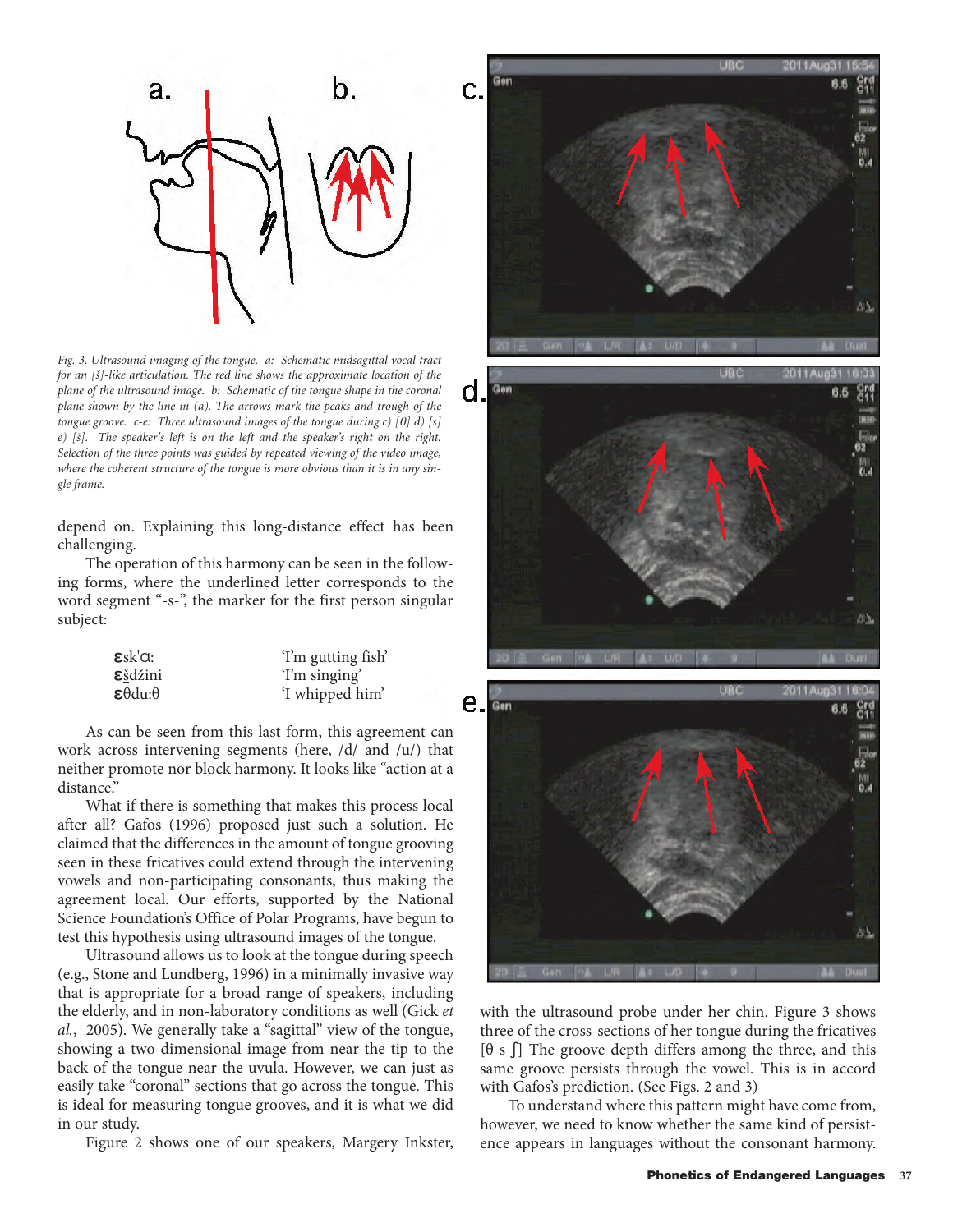

*Fig. 4. Young Trique women dancing in traditional huipiles (dresses), Oaxaca, Mexico.*

For this, we studied a language close at hand, English. Our preliminary results showed that, indeed, English also allows these three different groove depths to persist through the vowel (Whalen *et al*., 2011). Although no language is completely neutral as a comparison to harmony processes, it is useful to compare such patterns to languages for which we have greater phonetic knowledge, like English. So it is plausible that the foundations for a three-way harmony system could be seen in a language that has not yet shown any use of such a process.

We hope to extend this work by measuring images from additional Tahltan speakers and by making a more thorough comparison with English data. Nevertheless, these results are already helping to settle an important issue in linguistic theory: Consonant harmony can be seen as a local process after all.

### **Electroglottographic study of devoicing in Itunyoso Trique**

Itunyoso Trique (ISO 639 trq) is an Oto-Manguean language spoken in Oaxaca, Mexico by approximately 1,400 people (Lewis, 2009). It is one of three Trique dialects, each of which has a unique sound structure and grammar. Like all Oto-Manguean languages, Itunyoso Trique is tonal. This means that the level and direction of pitch in the voice may distinguish the meaning of words. The Itunyoso dialect has nine different tonal melodies that words can carry (DiCanio, 2010). As a comparison, Mandarin Chinese is also tonal, but with only four possible tonal melodies. Most Trique speakers are bilingual, speaking Spanish as a second language. In

recent years, children have begun to use Spanish more among their peers (IGABE, 2011). While there are currently many Trique speakers, the language is danger of being replaced entirely by Spanish (See Fig. 4).

The large inventory of tonal melodies is certainly a feature of the Itunyoso Trique language that is seldom found elsewhere, but it is not the only such feature. Itunyoso Trique also has a contrast between long and short consonants found only in the initial position of words. While many languages in the world have consonant length contrasts, such as Japanese *katta* 'bought' and *kata* 'shoulder', this distinction is often restricted to the middle of the word (Muller, 2001). Itunyoso Trique is one of only two languages in the world known to restrict this contrast between long and short consonants to the *beginning* of a word. The other language is Nhaheun (ISO 639 nev), an Austroasiatic language spoken in Laos (Muller, 2001).

One of the intriguing things about this rare contrast in Trique is how voicing functions in the short and long stop consonants. Stops are sounds with a closure in the mouth followed by a sudden release. Many languages distinguish between voiceless stops, like for instance, French "p", "t", and "k," and voiced stops, like French "b", "d", and "g." Voiced stops are produced when the vocal folds are vibrating, voiceless stops when the vocal folds are not vibrating. Yet, in Itunyoso Trique, the long consonants are often preceded by a short puff of air, called *preaspiration*. The short consonants are rarely produced this way, but vary in their production. They may be voiceless, like a "p", or voiced, like a "b." This variability has led researchers to misclassify length contrasts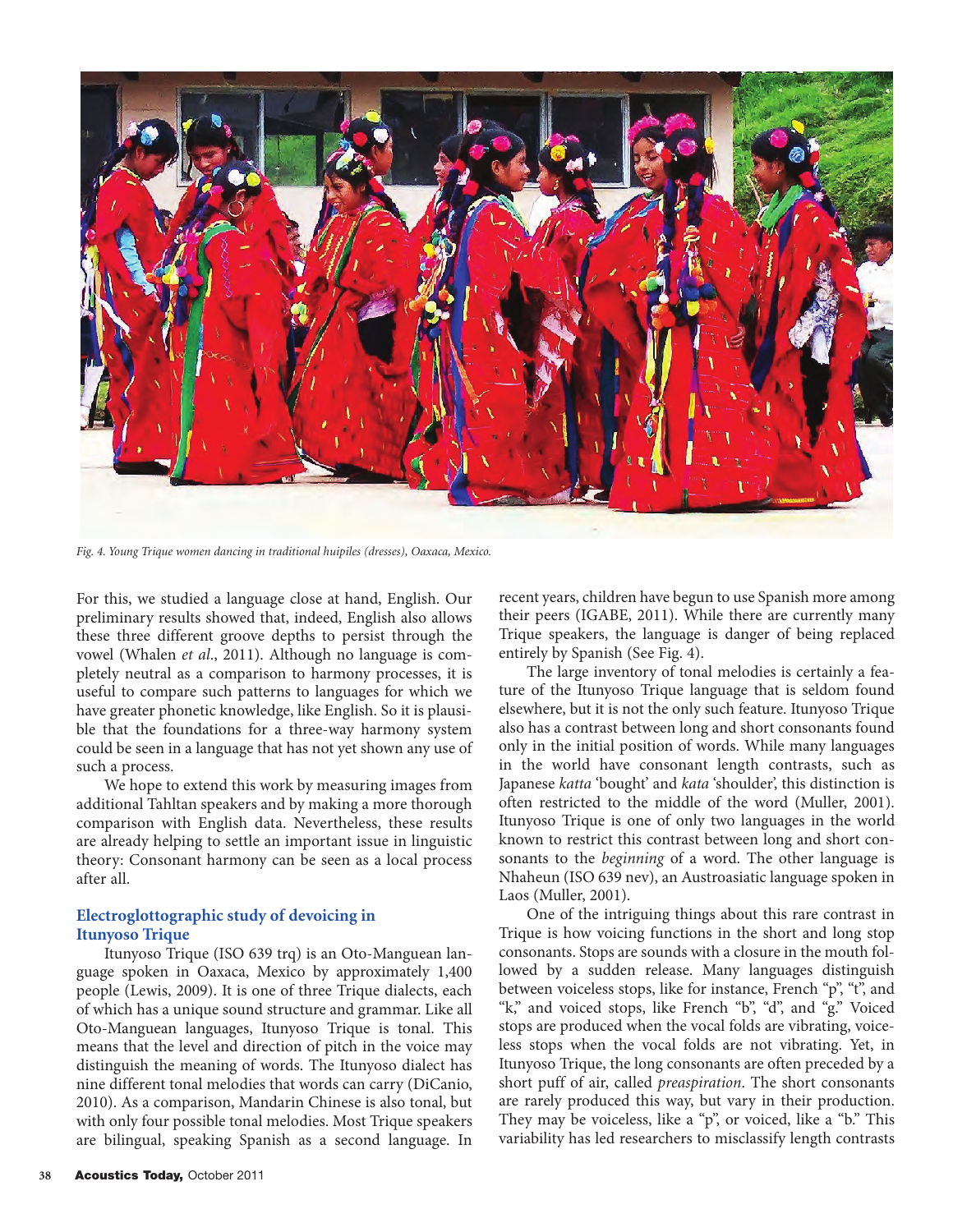like the one in Itunyoso Trique as strength contrasts, i.e. "fortis" and "lenis" stops.

DiCanio (2012) examined the timing of vocal fold vibration in Trique consonants using electroglottography (EGG) in order to determine exactly what accounted for this variability in voicing in short stops and to investigate if another explanation could account for the pattern. With EGG, sensors are placed on opposite sides of the speaker's neck, just over the thyroid cartilage (below the Adam's apple) through which a weak electrical current is passed. When the vocal folds are closed, more of the current can pass from one side to the other. When the vocal folds are open, less current passes through. EGG maxima correspond to the moment of maximum contact between the vocal folds while minima correspond to the moment of minimum contact between the vocal folds (Childers and Krishnamurthy, 1985; Childers and Lee, 1991; Heinrich *et al.*, 2004). The presence of EGG maxima and minima indicates that there is vocal fold vibration. EGG data are typically collected along with acoustic recordings for the identification of acoustic-phonetic boundaries.

The advantage to using an electroglottograph is that the EGG signal is unaffected by acoustic disturbances in field recordings. In rural villages, recording is often done in quiet spaces in private homes. Typically, houses are constructed by community members without the help of an electrician. Thus, in addition to the external noise found in these communities, there are often ground loops due to the use of low current wiring. Ground loops in AC power lines can produce an unwanted signal in acoustic recordings, with a fundamental frequency of 60 Hz and its associated harmonics. To adjust for this effect, a low stop filter can be applied to the recordings; yet, this filter also eliminates low frequency voicing from the signal. Devoicing typically involves low frequency and low amplitude glottal pulses. EGG is ideal for examining devoicing in these lessthan-ideal recording conditions because it accurately captures low amplitude voicing.



*Fig. 5. Oral-glottal alignment configurations from EGG signal. VCLS represents voicelessness during closure. B represents the voiceless burst duration following closure release. Figures from DiCanio (in press). Reprinted with permission.*

There are three ways in which vocal fold vibration may be aligned to the closure of a stop in running speech. If the sound preceding the stop is voiced, voicing may cease coincidental with the closure of the following stop. This is simultaneous oral-glottal alignment. Voicing may also cease during the vowel duration prior to stop closure. The time between devoicing and closure is called *voice offset time (Vo)*. This is the gestural configuration used for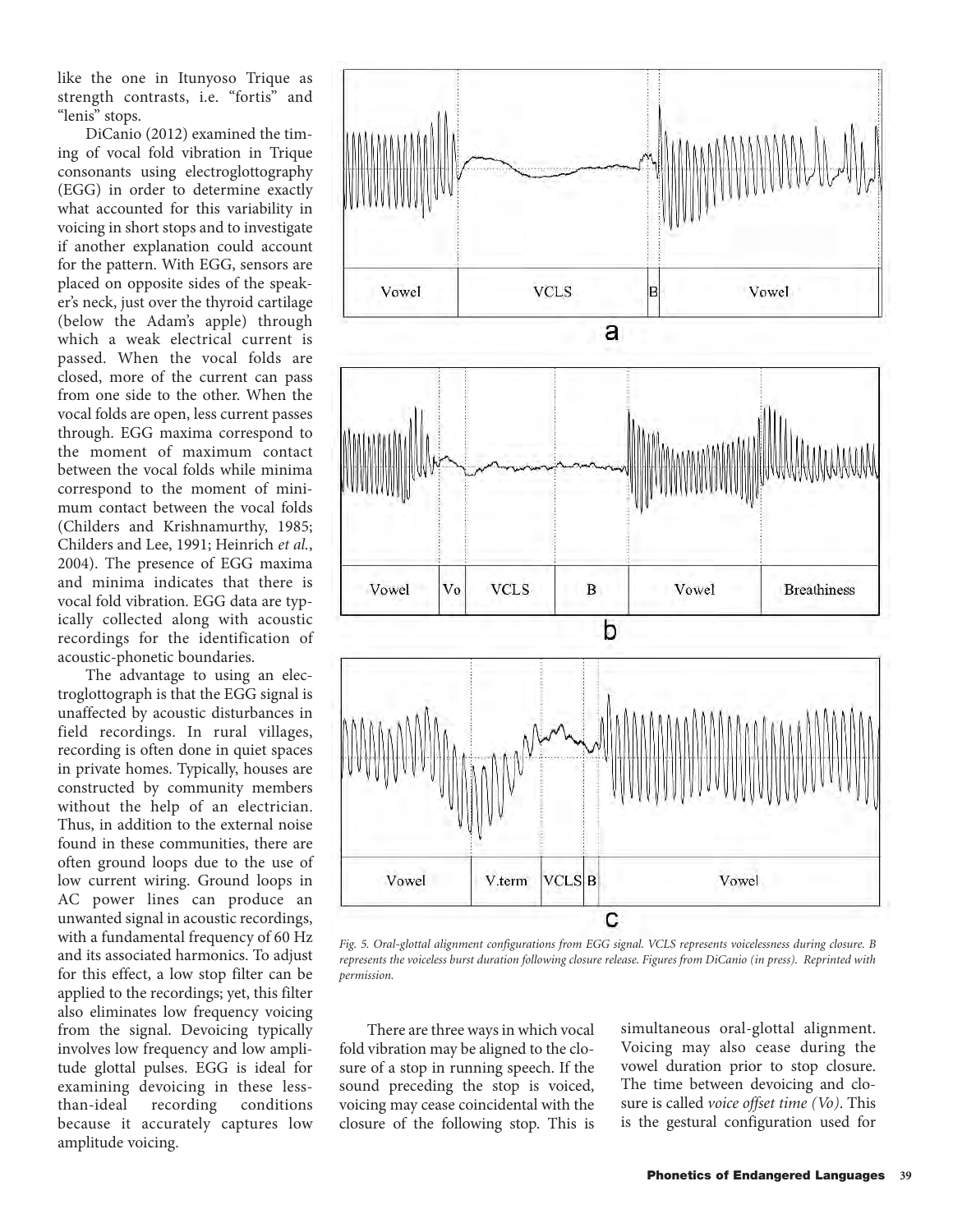

*Fig. 6. Effect of total stop duration on glottal timing strategy. Long stop data (left), Short stop data (right). (P = preaspiration, S = simultaneous timing, V = voicing during closure). Figure from DiCanio (in press). Reprinted with permission.*

preaspirated stops, as in Icelandic (Helgason, 2002). Finally, voicing may cease during the stop closure duration. This is called *partial voicing* or *voice termination time (V.term)*. Figures 5a-5c show these three oral-glottal alignment configurations, respectively.

In DiCanio (2012), acoustic and EGG recordings were made from four speakers producing short and long stops in Itunyoso Trique. These words were presented in contexts so that the duration of stop closure could be examined from the acoustic signal along with the alignment of devoicing from the EGG signal. The results found significant differences between the long and short stops in relation to the timing of devoicing. Long stops are

produced with either simultaneous glottal timing (49.4%), as shown in Fig. 5a, or with devoicing prior to closure (43.8%), as shown in Fig. 5b. Short stops are typically produced with voicing which extends into the stop closure (84%), as shown in Figure 5c, and rarely with simultaneous oral-glottal alignment (14.1%). The amount of voicing during closure for the short (lenis) stops varied in relation to the overall duration of the stop, shown in Fig. 6. No such variation was observed for long (fortis) stops.

Research on related languages like Zapotec is inconclusive as to whether short stops are voiced or voiceless (Avelino, 2001; Nellis and Hollenbach, 1980). These results suggest that such variability is conditioned by within-category changes in consonant duration. The effect of such variability is that, for some short stops with particularly short duration, voicing may extend through the entire stop. This pattern is called passive voicing (Jansen, 2004; Westbury and Keating, 1986). Long stops show a different pattern. They are actively devoiced by an abrupt glottal spreading gesture, the timing of which does not vary with consonant duration.

This work addresses a general descriptive question within Itunyoso Trique: what is the phonetic realization of short and long stops in the language? However, the answer to this question also informs a more general theory of speech production. Voicing is generally considered to be a discrete category within the phonology of a language. Sounds are typically classified as either "voiced," with vocal fold vibration, or "voiceless," without vocal fold vibration. The Trique data suggest that for certain sound types, there is a continuum of voicing that varies due to durational differences. Findings like this illustrate one of the ways in which descriptive phonetic work on endangered languages has a broader impact on the linguistic sciences.

#### **Summary**

We have presented just two of the many phonetic investigations currently under way that examine the world's extensive, but shrinking, variety of languages. Documenting differences between the world's most disparate languages is of central importance to the field of linguistics and to the language community's heritage. Such efforts are funded by such governmental agencies as the National Science Foundation and the Administration for Native Americans, and non-profits like the Endangered Language Fund. While the work presented here focuses mainly on the production of consonants, many more aspects of speech acoustics need to be investigated. For instance, prosody (speech timing, intonation) varies substantially across languages; yet, this topic is rarely addressed in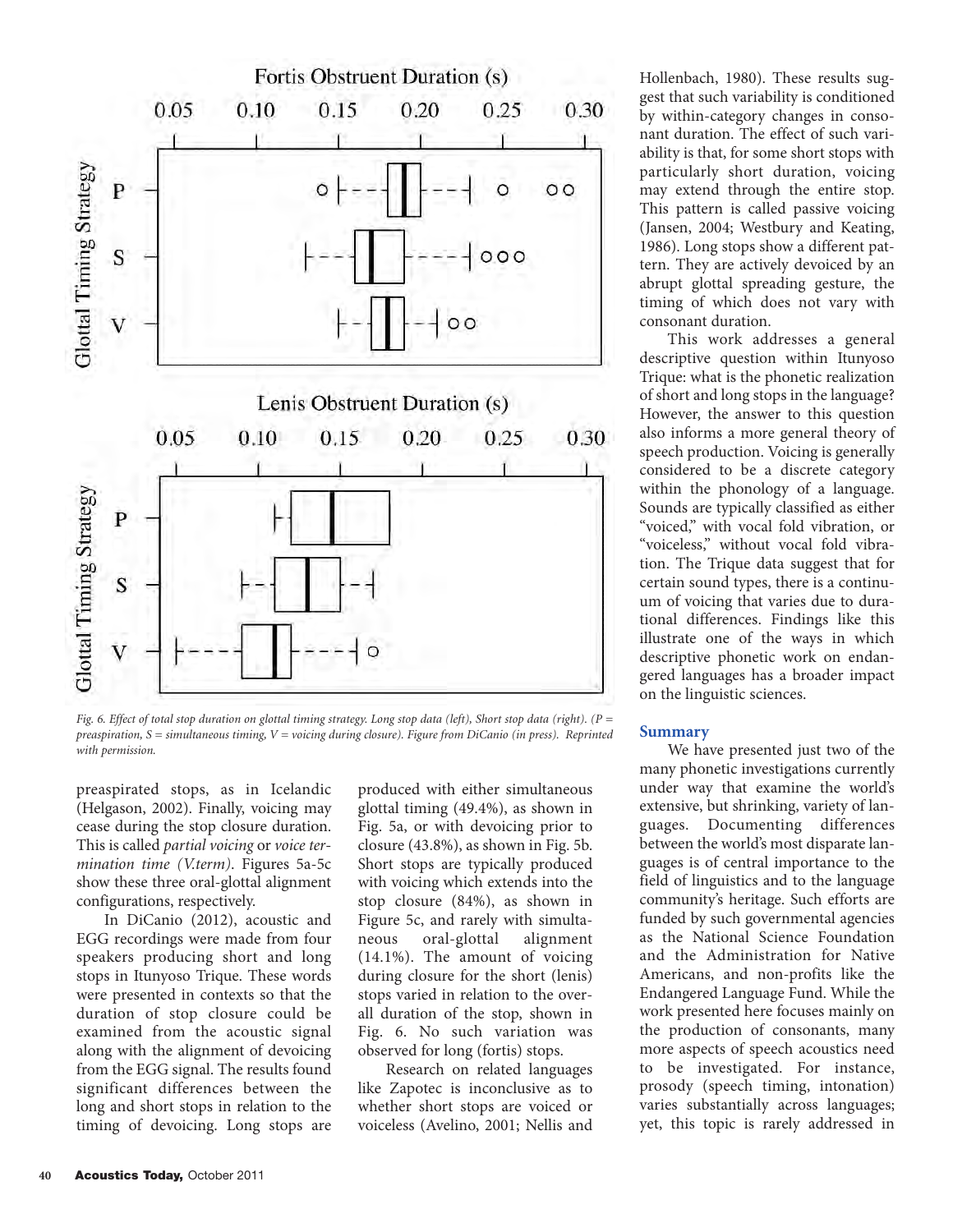studies of endangered languages. As more communities attempt to revive their heritage languages or seek the help of linguists in the development of writing systems, phonetic detail becomes more important. The techniques that are now available for doing phonetic research in field locations are much better than those available even a decade ago, and they continue to improve. The full range of phonetic diversity in human languages should become clearer in the coming years as many more intriguing patterns are discovered.

#### **Acknowledgments**

This research was funded by National Science Foundation grants NSF-1128159 and NSF-0966411 to Haskins Laboratories. Reethee Antony, Colleen Leung and Aude Noiray provided crucial support in the collection and analysis of the Tahltan data, as did Bryan Gick and Donald Derrick. Acknowledgments are given to the community of San Martín Itunyoso.**AT**

#### **References**

- Avelino, H. (**2001**). "Phonetic correlates of fortis-lenis in Yalálag Zapotec, " unpublished Master's thesis, University of California, Los Angeles.
- Childers, D. G., and Krishnamurthy, A. K. (**1985**). "A critical review of electroglottography," CRC Critical Reviews in Biomedical Eng. **12**, 131–161.
- Childers, D. G., and Lee, C. K. (**1991**). "Vocal quality factors: Analysis, synthesis, and perception," J. Acoust. Soc. Am. **90**,

2394–2410.

- DiCanio, C. T. (**2010**). "Itunyoso Trique (Illustrations of the IPA)," J. Intl. Phonetic Assn. **40**, 227–238.
- DiCanio, C. T. (**2012**). "The phonetics of fortis and lenis consonants in Itunyoso Trique," Intl. J. Am. Linguistics **78**, 239–272.
- Gafos, A. (**1996**). "The articulary basis of locality in phonology," unpublished Ph.D. dissertation, Johns Hopkins University, Baltimore, MD.
- Gick, B., Bird, S., and Wilson, I. (**2005**). "Techniques for field application of lingual ultrasound imaging," Clinical Linguistics and Phonetics **19**, 503–514.
- Heinrich, N., D'Alessandro, C., Doval, B., and Castellengo, M. (**2004**). "On the use of the derivative of electroglottographic signals for characterization of nonpathological phonation," J. Acoust. Soc. Am. **115**, 1321–1332.
- Helgason, P. (**2002**). "Preaspiration in the Nordic Languages: Synchronic and diachronic aspects," unpublished Ph.D. thesis, Stockholm University.
- IGABE (News Agency) (**2011**, March 9). "Resisten niños triquis a usar lengua materna," Noticias Voz e Imagen.
- Iskarous, K., Nam, H., and Whalen, D. H. (**2010**). Perception of articulatory dynamics from acoustic signatures. J. Acoust. Soc. Am., **127**, 3717-3728.
- Jansen, W. (**2004**). "Laryngeal contrast and phonetic voicing: A laboratory phonology approach to English, Hungarian, and Dutch," unpublished Ph.D. dissertation, Groningen University.
- Jelinek, F. (**2009**). "The dawn of statistical ASR and MT," Computational Linguistics **35**, 483–494.
- Juang, B. H., and Furui, S. (**2000**). "Automatic recognition and understanding of spoken language: A first step toward natural

# **HIGH-PERFORMANCE ABSORPTIVE NOISE BARRIERS**

BY SOUND FIGHTER SYSTEMS





#### **FEATURE APPLICATION: HVAC**

- Rooftop or ground-level designs
- Eliminates need for full enclosures
- No heat buildup or explosion risk
- Superior Noise Reduction
- Access Doors or Gates available
- 100% Sound Absorptive (NRC 1.05) Custom Color-Match
- Maintenance-Free
- **Fast Turnaround**
- Sound Fighter Systems designs, engineers and fabricates the LSE Noise Barrier System in-house for every project. We have unmatched flexibility in designing a barrier best suited for the task at hand. We can design barriers up to 50 feet and wind loads to 200 miles per hour.

Sound Fighter Systems, L.L.C. P.O. Box 7216 Shreveport, LA 71137

866.348.0833 // T 318.865.7373 // F info@soundfighter.com // E www.soundfighter.com // W

WWW.SOUNDFIGHTER.COM